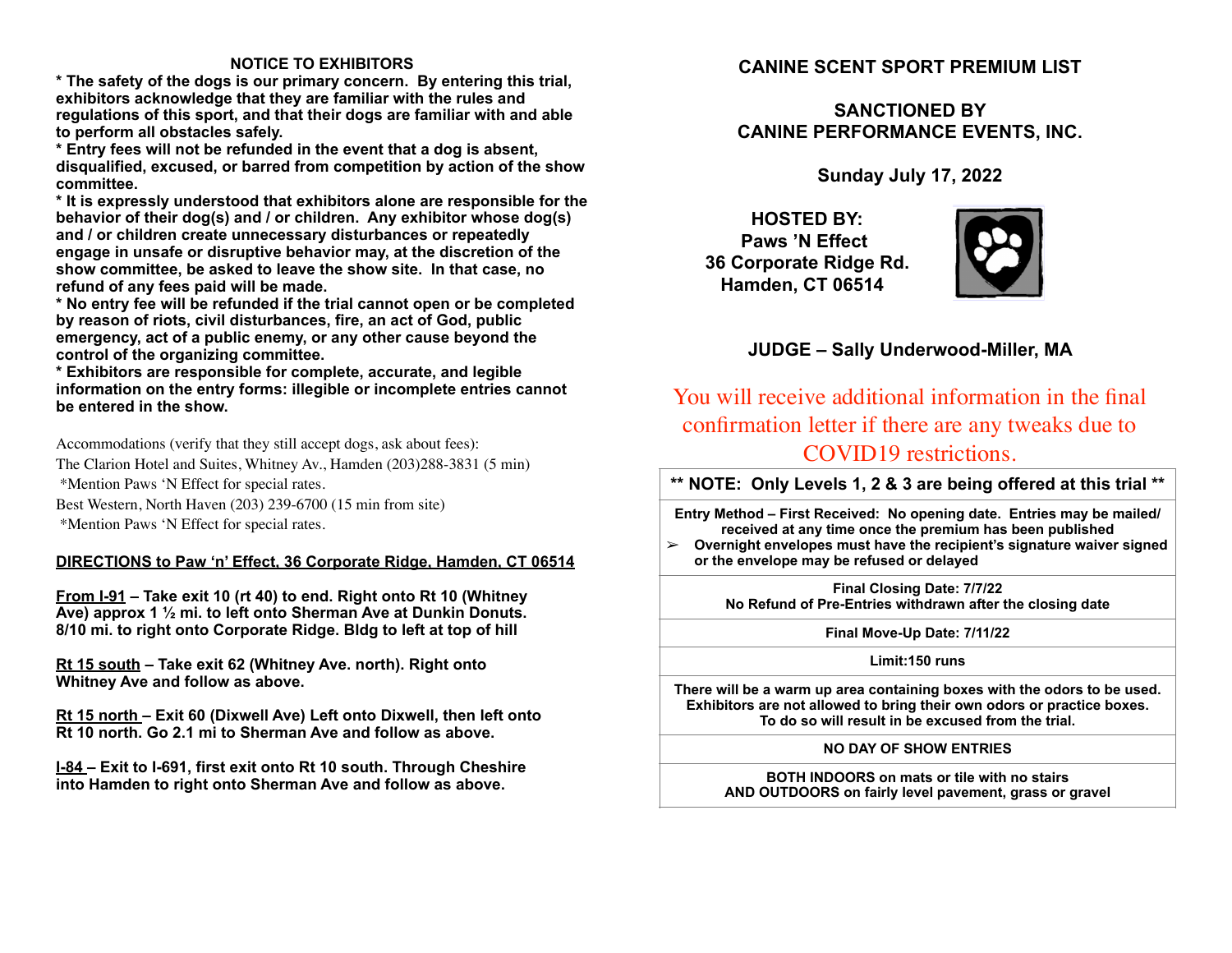| <b>Trial Chairperson</b>         | <b>Trial Secretary</b>                                                                                   |
|----------------------------------|----------------------------------------------------------------------------------------------------------|
| Kathleen Shea<br>k.shea@snet.net | Sandy House<br>36 Corporate Ridge Rd.<br>Hamden, CT 06514<br>sandy.pawsneffect@gmail.com<br>203-281-7150 |
|                                  | <b>Committee Members</b><br>Lil Clark, Lynn Hettinger, Heidi Dulac                                       |

**The following is the scheduled order for the trial to be run. If the order needs to be changed for the trial due to extreme pre-trial circumstances, it will be posted in the confirmation letter sent to preentered exhibitors at least 7 days before the first trial day. The order will only be changed at the trial in the case of an extreme reason and must be agreed upon by the host club and judge(s).**

**July 17, 2022**

**Exterior Vehicle Container Round 1 Container Round 2 Interior**

## **CHECK-IN for level 1: 8:15 – 8:30 AM**

**Membership can be obtained by going to www.k9cpe.com, Member Services.**

Placements will be awarded for first through third place (more placements up to six are allowed per the club's policies). Placements will be determined by no faults first, then by least amount of time. If there is a tie of score and time, each dog will be awarded the same placement, with the following placement(s) not awarded, if any. Placements are not awarded if the dog has a non-qualifying score.

VETERINARIANS: Central Hospital for Veterinary Medicine, 4 Devine Street, North Haven, CT (CROSSROADS MEDICAL CENTER) (203) 865-0878

#### **EXERCISE YOUR DOG RESPONSIBLY! PLEASE PICK UP AFTER YOUR DOG AT THE SHOW SITE AND HOTELS! ALL DOGS MUST BE ON LEASH EXCEPT WHEN IN THE RING OR WARM UP AREA. THERE IS A LEASH LAW IN THE TRIAL SITE'S STATE.**

## **ODORS**

**BIRCH (Betula Lenta) – Used in Level 1 through Level C ANISE (Pimpinella Anisum) – Used in Level 2 through Level C CLOVE (Eugenia caryophyllata) – Used in Level 3 through Level C CYPRESS Cupressus sempevirens) – Used in Level 5 through Level C VETIVER (Vetiveria zizanioides) – Used in Level C**

Trials run smoother with your help! ☺ Please send this form with your entry! We are looking for volunteers to help at our trial. If you are able to help out, please fill out the form below and return it with your entry.

Name:\_\_\_\_\_\_\_\_\_\_\_\_\_\_\_\_\_\_\_\_\_\_\_\_\_\_\_\_\_\_\_\_\_\_\_\_\_\_\_\_\_\_\_\_\_\_

Email: \_\_\_\_\_\_\_\_\_\_\_\_\_\_\_\_\_\_\_\_\_\_\_\_\_\_\_\_\_\_\_\_\_\_\_\_\_\_\_\_\_

### Phone:  $\blacksquare$

**ATTENTION!!! COVID -19 Guidelines & Waiver: The COVID-19 waiver included in this premium MUST be signed and sent with your entry, for a valid entry. Please be respectful of your fellow exhibitors. If you are entering this trial, be sure you are comfortable with the Covid-19 guidelines and are willing to comply with wearing a mask and social distancing. Exhibitors not complying with these guidelines will be excused from the trial without refund.**

**MOVE-UPS: Move-ups from Container Round 1 to Container Round 2 are allowed. Do not run Container Round 2 at the lower level and let the trial secretary know immediately that you need to move up.**

**BRIEFING and STARTING TIMES: General briefing will at 8:30. First dog on the line following briefing. Exhibitors will still be responsible for knowing terms and conditions set forth in the briefing even if they are not present for briefing.**

**RUN ORDERS: May be sent electronically to exhibitors on Saturday. They will also be posted on Sunday. All level 1 will run followed by all level 2 and then level 3.**

**CRATING: Please plan to work out of your car - bring adequate shade, fans, water, etc.**

**PARKING: There is plenty of parking but please watch for areas blocked off for search areas and do not enter those areas. If you need a Handicapped parking space, please plan to arrive early.**

**FOOD: There will be no food or beverage available.**

**REFUNDS: Withdrawals after the closing date due to injury of the dog, or for bitches who come in heat will be eligible for 75% refund of entry fee paid upon receipt of a note from your veterinarian.**

**COLLARS: NO prong collars or electronic shock collars of any type are allowed per the show site.**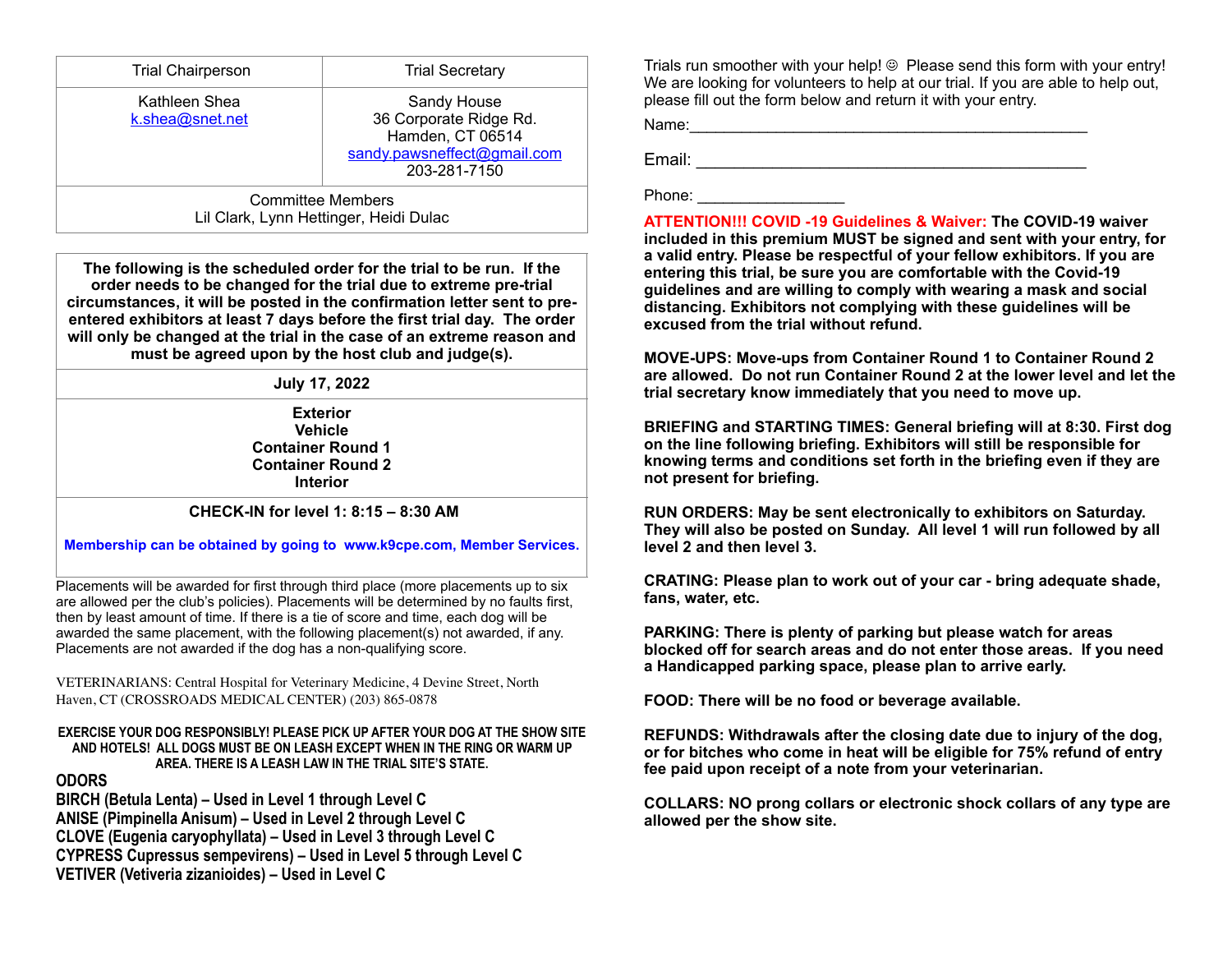| Official CPE Entry Form - Paws 'N Effect           |       |                                            |                                                    |                                                                                                                                     |     |  |      |
|----------------------------------------------------|-------|--------------------------------------------|----------------------------------------------------|-------------------------------------------------------------------------------------------------------------------------------------|-----|--|------|
| Trial Dates: July 17, 2022                         |       |                                            |                                                    | Final Closing Date: July 7, 2022                                                                                                    |     |  |      |
|                                                    |       |                                            |                                                    | Entry Method - First Received - No Opening Date                                                                                     |     |  |      |
|                                                    |       |                                            |                                                    | Make entry fees payable in US funds to: Paws 'N Effect                                                                              |     |  |      |
| Mail Entries to: Sandy House                       |       | 36 Corporate Ridge Rd.<br>Hamden, CT 06514 |                                                    |                                                                                                                                     |     |  |      |
| Dog's CPE ID #                                     |       |                                            |                                                    | Dog's Call Name                                                                                                                     |     |  |      |
|                                                    | ----- |                                            |                                                    |                                                                                                                                     |     |  |      |
| <b>Breed</b>                                       |       |                                            |                                                    |                                                                                                                                     |     |  |      |
| Owner                                              |       |                                            |                                                    |                                                                                                                                     |     |  |      |
| Handler (if different than owner)                  |       |                                            |                                                    |                                                                                                                                     |     |  |      |
| Address                                            |       |                                            |                                                    |                                                                                                                                     |     |  |      |
| City / State / Zip                                 |       |                                            |                                                    |                                                                                                                                     |     |  |      |
| Phone & email                                      |       |                                            |                                                    |                                                                                                                                     |     |  |      |
|                                                    |       |                                            |                                                    | ** NOTE: Only levels 1, 2 & 3 are being offered at this trial **                                                                    |     |  |      |
| Sun July 17 circle level for each class<br>Round 1 |       |                                            | Sun July 17 circle level for each class<br>Round 2 |                                                                                                                                     |     |  |      |
| Containers                                         | 1 2 3 |                                            | \$20                                               | Containers                                                                                                                          | 123 |  | \$20 |
| <b>Ineriors</b>                                    | 123   |                                            | \$20                                               |                                                                                                                                     |     |  |      |
| <b>Exteriors</b>                                   | 1 2 3 |                                            | \$20                                               |                                                                                                                                     |     |  |      |
| <b>Vehicles</b>                                    | 123   |                                            | \$20                                               |                                                                                                                                     |     |  |      |
|                                                    |       |                                            |                                                    | One dog per handler per class.                                                                                                      |     |  |      |
|                                                    |       |                                            |                                                    | The order of the classes above may or may not reflect the running order.<br>See page 2 of the premium for the actual running order. |     |  |      |
| Total Enclosed in US funds:                        |       |                                            |                                                    |                                                                                                                                     |     |  |      |
|                                                    |       |                                            |                                                    | An ID number is required to enter a CPE trial, pending entries cannot be accepted                                                   |     |  |      |

#### **DISCLAIMER AND INDEMNITY – MUST BE SENT WITH ENTRY**

**I / we acknowledge that I am / we are familiar with the current rules applying to CPE Canine Scent Sports Trials, including all terms and conditions contained in this Event Premium. I / we agree that the Host Club holding the Scent Sport Trial has the right to refuse entry for cause which the Host Club, in its sole judgment, shall deem to be sufficient. Upon acceptance of this entry, I / we agree to hold (a) Canine Performance Events, Inc., (b) this Host Club, (c) the owner or lessee of the premises, (d) any sponsors of this event, and each of their members, directors, officers, agents, show secretary, show chairperson, show committee and employees harmless from any claim or loss or injury or expenses (including attorney fees) which may be alleged to have been caused directly or indirectly to any person or thing arising out of or in consequence of my / our participation in the Scent Sport Trial or the act of my/our dog, howsoever such injuries or damage may be caused and whether or not the same may have been caused by negligence of the aforementioned parties or any of their employees or agents, or any other persons. I / we further agree to hold the aforementioned parties harmless from any claim or loss of this dog by disappearance, theft, death or otherwise, and from any claim for damage or injury to the dog, whether any claim be caused or alleged to be caused by the negligence of the Host Club or any of the parties aforementioned, or by the negligence of any other person, or any other cause or causes.** 

### **THIS DISCLAIMER MUST BE SIGNED AND INCLUDED FOR A VALID ENTRY**

**I / we agree to abide by the rules of CPE currently in effect at the time of the trial date and all terms and conditions pertaining to this Event. I/we testify that the dog entered is healthy and vaccinated or titered. I/we certify that the dog entered is not dangerous to any person or other dog. By signing below, I/we agree to the disclaimer and indemnity obligations on this entry form; including the statement below the signature line.**

Signature – Owner or Parent / Guardian if Minor Date

Entry form MUST be signed and the Disclaimer MUST be attached for a valid entry

**No changes to trial results will be made once the trial has been completed – handlers are responsible for the accuracy of information in their confirmation from the trial secretary (dog's info, level, etc), prior to running in a trial, and for reporting any discrepancies of posted results prior to leaving the trial site each day. This also includes if there was a correction to a scribe sheet – the handler must verify that the results were corrected as well.**